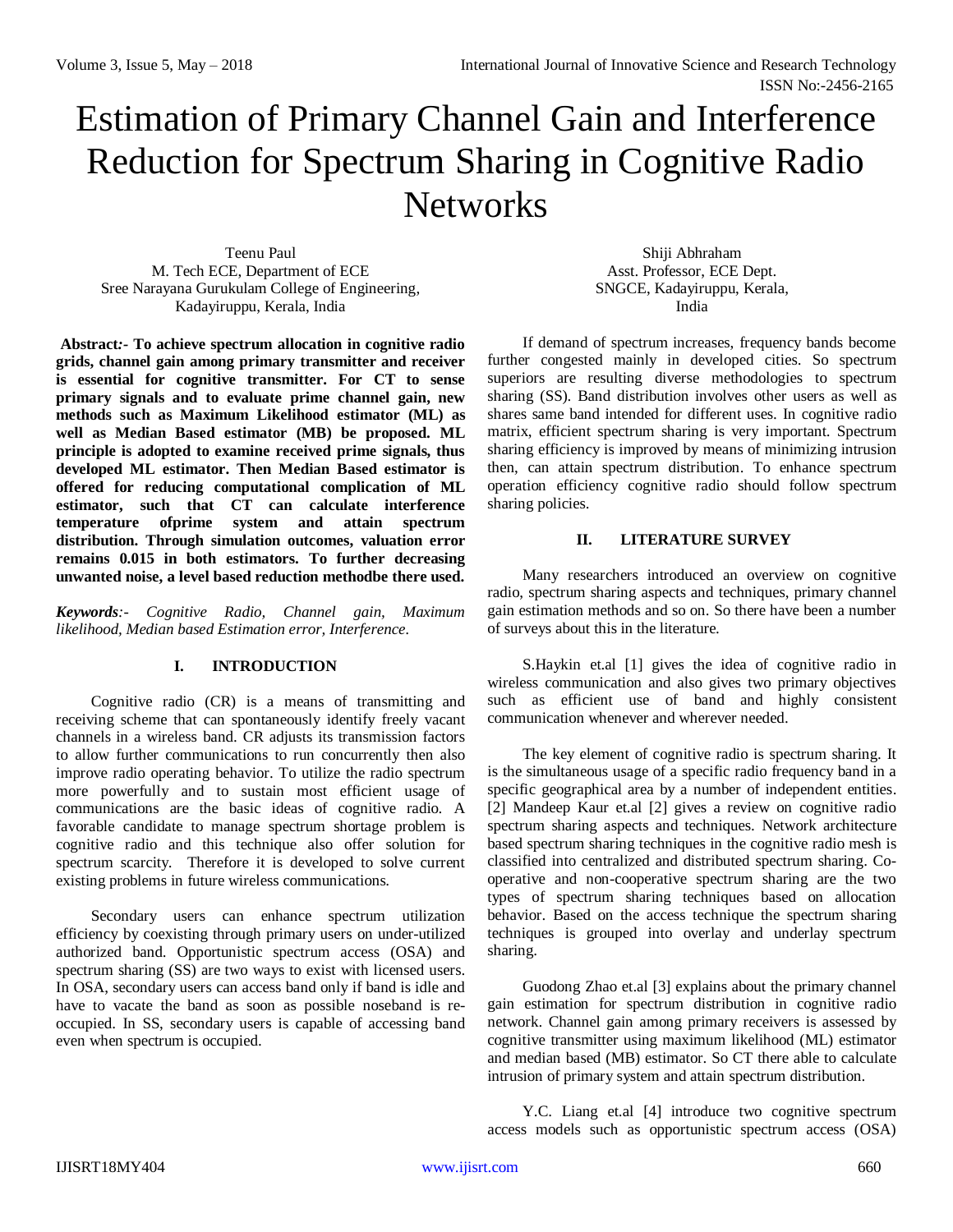model and concurrent spectrum access (CSA) model. In OSA model a CR user carries out spectrum sensing to detect spectrum holes. In CSA model a CR user and the active primary user (PU) is coexists in a licensed band and this model also requires the CR Tx to predict the interference power level that is received at the particular location and it is referred as spectrum sharing.

E. A. Jorswieck et.al [5] presented a complete assessment on spectrum sharing between operators in cellular wireless network in terms of network efficiency. The gain by sharing spectrum heavily depends on the chosen network scenario and the parameter settings. This article reports that spectrum sharing gains in the range between 10 and 100 percent and also demonstrates how equal-priority spectrum sharing in cellular networks improves spectrum efficiency, enhances coverage, increases user satisfaction, leads to increased efficiency for operators and decreases capital and operating expenditures.

L. Sboui et.al [6] briefly explains the achievable rate of the secondary cognitive user in a spectrum sharing multiple input multiple output (MIMO) uplink communication using a special precoding scheme. The secondary user (SU) utilize the unused eigenmodes of the primary user and shares the used ones with regard to both total power and interference temperature constraints. The main objective is to examine the maximum achievable rate for the SU over all channel realizations.

A. Ghasemi et.al [7] express the fundamental limits of dynamic spectrum sharing approach when channels vary due to fading. If the channels are vary due to fading, significant capacity gains may be achieved. In [8] L. Musavian et.al explains the capacity gains of spectrum sharing channels in Rayleigh fading environments. The capacity and optimum power allocation schemes are obtained to achieve the ergodic, outage and minimum rate channel capacities and also determined the corresponding capacities under joint peak and average received power constraints.

Y. Chen et.al [9] considered a cognitive radio system in fading wireless channels and proposed an opportunistic power control strategy for the secondary users. It is an alternative method to protect the primary user's transmission and to realize spectrum sharing between the primary user and the cognitive users. The main feature of this offered strategy is, cognitive users be able to make best use of its attainable communication level without demeaning the outage probability of licensed user through opportunistically adapting it's transmit power.

S. Wang et.al [10] designed an energy efficient and low complexity uplink transceiver for a new multiuser (MU) massive spatial modulation multiple input multiple output (SM-MIMO) system over frequency selective fading channels. In this paper, the multiuser detection (MUD) problem in massive MIMO can be solved by the generalized approximate message passing (GAMP) algorithm. And also construct a GAMP detector (GAMPD) that approaches to the performance of ML detection and outperforms minimum mean square error (MMSE).

Rezki et.al [11] analyzing the optimal power allocation and the ergodic capacity of the secondary link under limited channel knowledge at the secondary transmitter and also proposed a spectrum sharing CR model under general fading channels with continuous probability density functions. And at certain interference constraints the licensed user and the unlicensed user share the same spectrum.

Z.

In [12] J. Dai et.al developed a simple and efficient clustering algorithm which is to address the mutual interfering issues among the unlicensed users (SUs) and to improve the spectrum utilization efficiency. in Zhang [13] proposed a proactive channel gain valuation methodology among unlicensed and licensed users using probing process. With this suggested methodology, unlicensed users are able to recognize the cooccurrence among licensed and unlicensed users.

Y.-C. Liang et.al [14] explains a practical cognitive beam forming scheme that utilizing a new idea of effective interference channel (EIC) and this scheme is used to minimize the effect of the resulted intrusion on PR transmissions. A. Melonakos et.al [15] presenting an interference mitigation techniques for MIMO wireless communication systems to perform spatial division multiple access with minimal co-operation between users. In this proposed technique, each user learns the null space of the interference channel to the other user by transmitting a learning signal and observing an affine function of the other user's interference plus noise power. In [16] Andrea. J. Goldsmith et. a proposed a tracking algorithm for reducing interference between neighboring groups in Coordinated Multi-point (CoMP) networks.

# **III. PROPOSED METHODOLOGY**



Fig 1:- System Model

The fig 1. shows system model which involves primary transmitter (PT), primary receiver (PR), cognitive transmitter (CT), and cognitive receiver (CR). On certain frequency band, PT is transmitting data to PR. CT aims to use similar frequency band at the same time and realize spectrum sharing (SS). Spectrum sensing phase and cognitive information transferring phase are two stages of spectrum sharing. CT receives primary signals in spectrum detecting phase to evaluate primary channel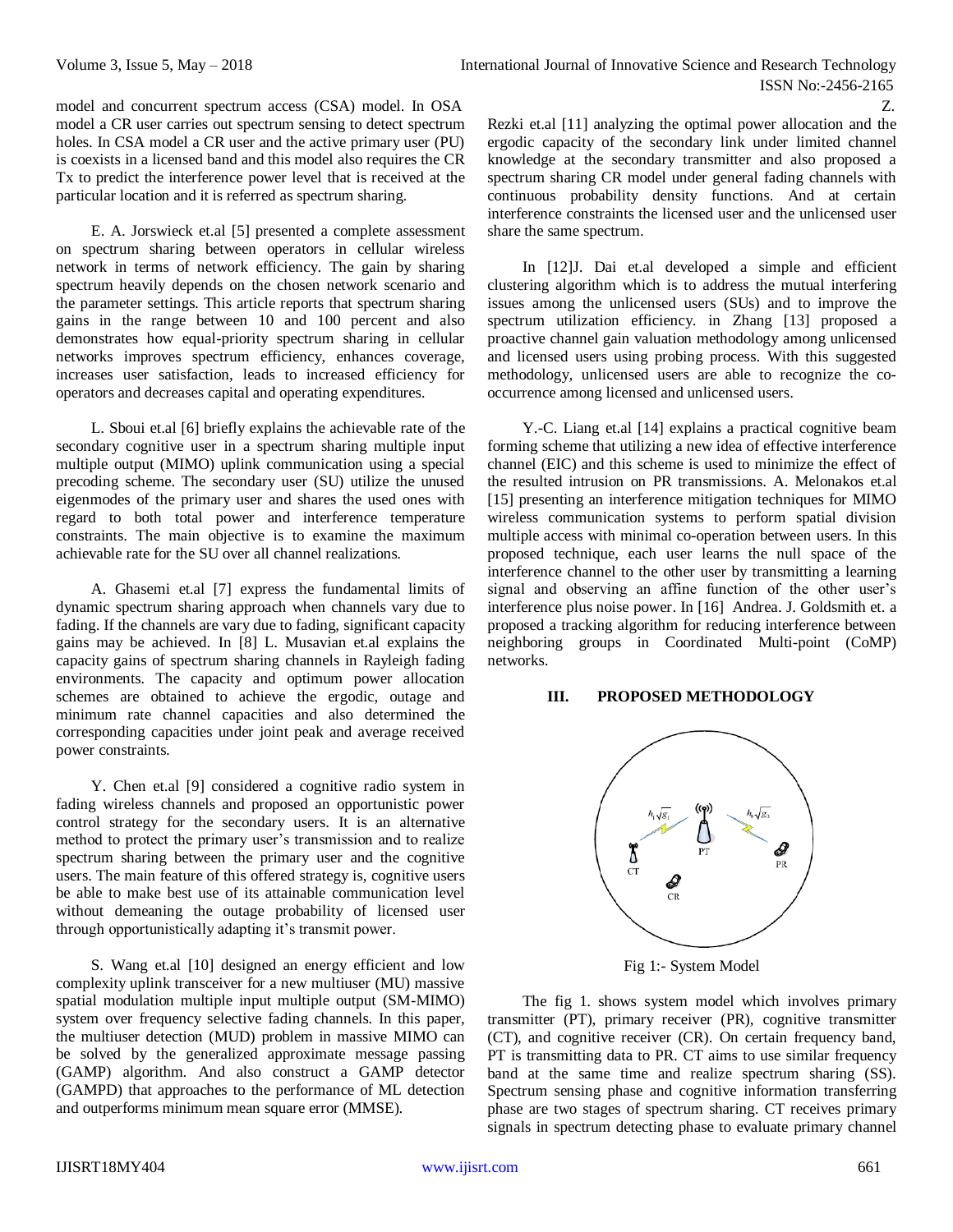gain among PT and PR and do not transfer any cognitive data. CT uses assessed primary channel gain in cognitive data transmission stage, to calculate interfering temperature and conduct cognitive document transmissions.

#### *A. Network Modelling*

Block fading channels are considered between operators. Specifically  $h_0$  and  $g_0$  are small scale block fading and channel gain coefficients between PT and PR respectively, channel between PT and PR is  $h_0 \sqrt{g_0}$ . Likewise $h_1$  and  $g_1$  are small scale block fading andchannel gain coefficients between PT and CT respectively, channel between PT and CT is  $h_1 \sqrt{g_1}$ .  $|h_i|$  (i = 0, 1) surveys a Rayleigh sharing with unit mean. Channel,  $h_i(i =$ 0, 1) remains persistent within all block and differs individually between dissimilar blocks. Gain,  $(i = 0, 1)$  is found by path loss model,

$$
pl(di) = 128 + 37.6 \log_{10}(di),
$$
  
For di  $\geq 0.035$  km, (1)

Where distance between two transceivers is denoted as  $di$  (km). The channel gaingi is,

$$
gi = 10^{-12.8} di^{-3.76},
$$
  
For di  $\geq$  0.035 km, (2)

for a given distance *di,*it remains constant all time. Thus CT estimate prime channel gain  $g_0$ sincePT to PR used for spectrum allocation.

#### *B. Signal Modelling*

PT transfers primary signals to PR in band detecting stage and at same time, CT accept sprimesigns to evaluate primary channel gain and do not transfer any cognitive information. In spectrum sensing phase, there is no common interfering occur among licensed and unlicensed users. Then model signal from PT to PR and from PT to CT, correspondingly.

#### *Signal Modelling Between Primary Users*

The primary signal is denoted by x<sub>p</sub> with unit power  $p_0$ . If PT transfers primary signal with unit power thenacknowledged signal at PR in block k is,

$$
y_p(k) = h_0(k)\sqrt{g_0(k)p_0(k)}x_p(k) + n_p(k)
$$
 (3)

Where  $n_p$  symbolizes additive white Gaussian noise (AWGN) at PR with zero mean and variance $\sigma^2$ . Then, signal to noise ratio (SNR) of acknowledged prime signal at PR is,

$$
\gamma_p(k) = \frac{|h_0(k)|^2 g_0 p_0(k)}{\sigma^2} \tag{4}
$$

Volume 3, Issue 5, May – 2018 **International Journal of Innovative Science and Research Technology** ISSN No:-2456-2165

> The PT spontaneouslymodifiesits transmit power to meet a assured target SNR  $\gamma_T$  at PR. Then PT's transmit power is,

$$
p_0(k) = \frac{\gamma_T \sigma^2}{|h_0(k)|^2 g_0} \tag{5}
$$

#### *Signal modelling Between Secondary Users*

The received primary signal at CT in block k is,

$$
y_c(k) = h_1(k)\sqrt{g_1(k)p_0(k)}x_p(k) + n_c(k) \quad (6)
$$

Where  $n_c$  represents the AWGN at CT with zero mean and variance $\sigma^2$ . Then SNR of acknowledged prime signal at CT is,

$$
\gamma_c(k) = \frac{|h_1(k)|^2 g_1 p_0(k)}{\sigma^2} \tag{7}
$$

By substituting eqn. (5) into eqn. (7),  $\gamma_c(k)$  in eqn. (7) can be rewritten as,

$$
\gamma_c(k) = \frac{\gamma_T g_1}{g_0} \frac{|h_1(k)|^2}{|h_0(k)|^2} \tag{8}
$$

#### *C. Gain Estimation Methods*

For estimating primary channel gain among primary transceivers, the estimators such as Maximum Likelihood (ML) estimator and Median Based (MB) estimator are developed.

## *Maximum Likelihood (ML) Estimator*

The basic principle of ML estimator is, the primary signal comprises certain data about primary channel gain. Thus by sensing primary signal, CT be able to achieve primary channel gain. Every SNR of acknowledged primary signal at CT and primary channel gain  $g_0$  is correlated. Therefore CT can measure SNR of acknowledged primary signal and evaluate $g_0$ .

But, it is challenging to get $g_0$  directly from (8). Because all SNR in (8) is fluctuates independently among different blocks and likewise affected by arbitrary small scale fadings. Otherwise, the CT can measure altered SNRs of prime signals in numerous blocks and exploits haring awareness of small scale fading's to  $assess g<sub>0</sub>$ . The ML criterion can powerfully extract common data from multiple files and achieve better for factors assessments. Therefore implement ML standard and cultivate ML estimator for CT to attain primary channel gain  $g_0$ among PT and PR. Through eliminating block index  $k$  in (8) gain  $g_0$  is,

$$
g_0 = \frac{g_{1\gamma_T\emptyset}}{\gamma_c} \tag{9}
$$

 $|h_1|^2$  $\frac{|n_1|}{|h_0|^2}$ .

Where

The fig 2. represents the flow chart showing the ML estimation method for to obtain the gain. The origin of ML estimation consist of two phases. Finding optimal value  $\overline{g_0}$  is the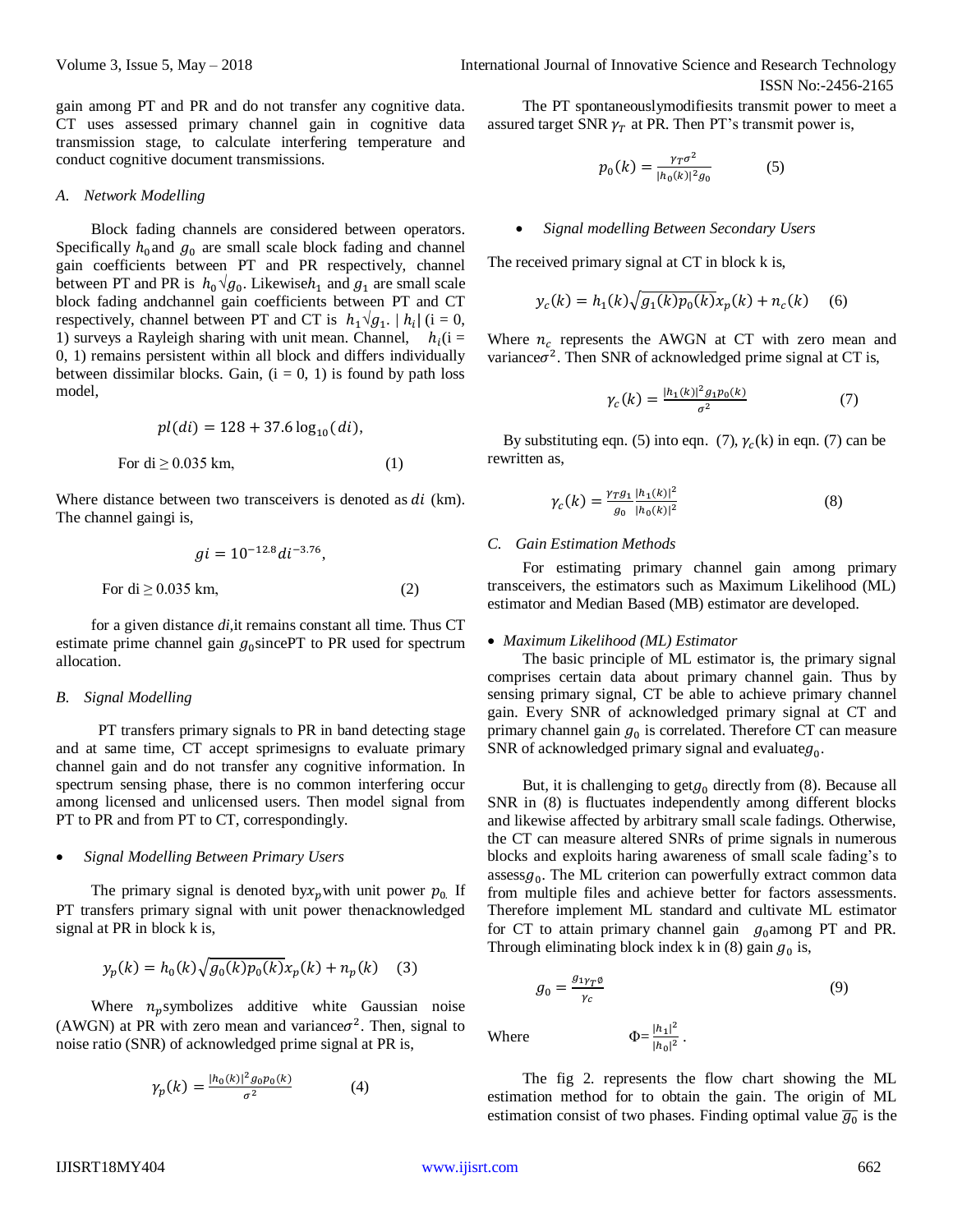first step and the next step is to compute  $g_0$  to obtain ML estimation.

Both  $h_0$  and  $h_1$  differin dividually among different blocks within K consecutive blocks. So CT can measure K independent samples of  $\gamma_c$  in accordance with the relation between  $h_0$ ,  $h_1$ and  $\gamma_c$  in equation (8). Then calculate the joint pdf and taking the log function of the samples and also approximated to  $f1(\overline{g_0})$ which is a concave function of  $\overline{g_0}$ . Taking the first order and second order derivatives of the concave function and also obtain the optimal value which maximize the concave function. Then calculate  $g_0$  and obtain the ML estimation to find the primary channel gain.



Fig 2:- Flow chart of ML estimation method

## *Median Based (MB) Estimator*

A new estimator named MB estimator is introduced, which is to decrease the computational complications. The basic principle of MB estimator is, for arbitrary variable X with CDF  $F_X(x)$ ,  $x \in \mathbb{R}$ , if  $x_1$  fulfills both, 2

$$
F_X\left(x_{\frac{1}{2}}\right) = \Pr\left\{X \le x_{\frac{1}{2}}\right\} = \frac{1}{2}
$$
 (10)

And

$$
1 - F_X\left(x_{\frac{1}{2}}\right) = \Pr\left\{X \le x_{\frac{1}{2}}\right\} = \frac{1}{2}(11)
$$

 $x_1$  is the median of random variable X. There fore primary channel gain is,

$$
g_0 = \frac{g_{1\gamma_T}}{\gamma_{c,\frac{1}{2}}}(12)
$$

The median  $\gamma_{c,\frac{1}{2}}$  is a function of primary channel gain $g_0$ . If  $\gamma_{c,\frac{1}{2}}$ is obtainable to CT,  $g_0$  can be directly designed. But,  $\gamma_{c_{\frac{1}{2}}}$  is unknown to the CT. As an alternative,  $\gamma_{c,\frac{1}{2}}$  is first estimate and then obtain  $g_0$ .

The fig 3. shows the flow chart of MB estimation method for estimating the primary channel gain.



Fig 3:- Flow chart of MB estimation method

For K autonomous variables, CT can compute K independent samples of  $\gamma_c$ , ie,  $\gamma_c(k)$  ( $1 \le k \le K$ ). Approximate median  $\gamma_{c,\frac{1}{2}}$  with sample median  $\gamma_{c,\frac{1}{2}}$  of these K samples and with approximated  $\gamma_{c,\frac{1}{2}}$ ,  $g_0$  can be estimated. By arranging K samples in rising order, the K samples can be relabeled by  $\overline{\gamma_c}$ (k)  $(1 \leq k \leq K)$ , ie,  $\overline{\gamma_c}(i) \leq \overline{\gamma_c}(j)$  for  $1 \leq i \leq j \leq k$ . Then for odd and even K, sample medians  $\bar{\gamma} s_{c,\frac{1}{2}}$  is,

(i) For K stays odd: The sample median is  $\bar{\gamma} s_{c,\frac{1}{2}} = \bar{\gamma}_c \left(\frac{K+1}{2}\right)$  $\frac{1}{2}$ ), once K is odd,. Then, average of  $\gamma_c$  can be estimated as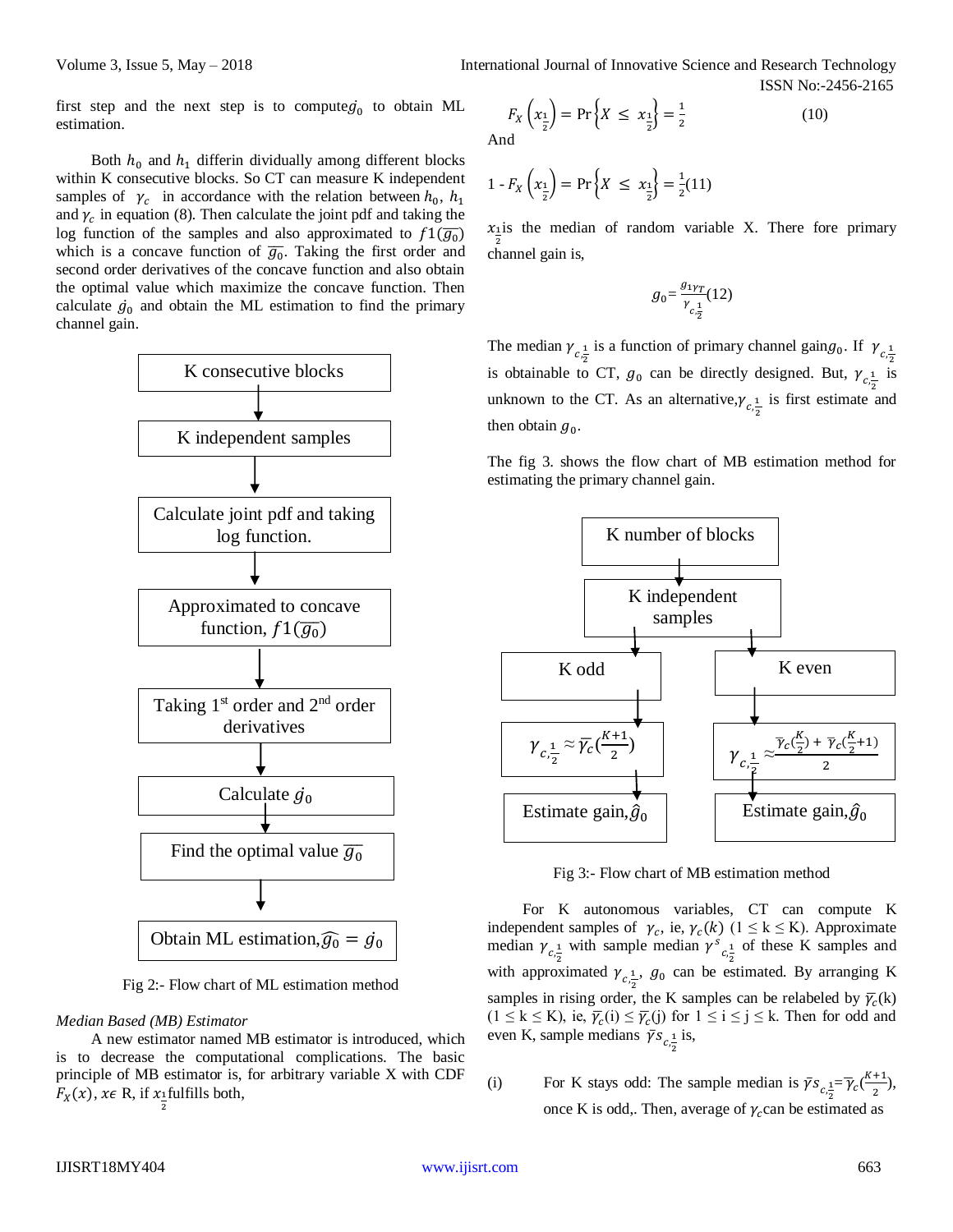$$
\gamma_{c,\frac{1}{2}} \approx \overline{\gamma_c}(\frac{K+1}{2})\tag{13}
$$

Byreplacing (13) into (12), MB estimator as,

$$
\hat{g}_0 = \frac{g_{1\gamma_T}}{\bar{\gamma}_c \left(\frac{k+1}{2}\right)} (14)
$$

(ii) For K stays even: The sample average is among  $\overline{Y_c}(\frac{K}{2})$  $\frac{n}{2}$ ) and  $\overline{\gamma_c}(\frac{K}{2})$  $\frac{\pi}{2}$  + 1), when K is even,. Then, the median of  $\gamma_c$ can be approximated as

$$
\gamma_{c,\frac{1}{2}} \approx \frac{\overline{\gamma}_c(\frac{K}{2}) + \overline{\gamma}_c(\frac{K}{2}+1)}{2}(15)
$$

By equating (15) into (12), the MB estimator as,

$$
\hat{g}_0 = \frac{2g_1 \gamma_T}{\bar{\gamma}_c(\frac{K}{2}) + \bar{\gamma}_c(\frac{K}{2} + 1)} \qquad (16)
$$

As a result, the MB estimator can be shortened as, $\hat{g}_0$ 

$$
\hat{g}_0 \hat{g}_0 \hat{g}_0 \hat{g}_0
$$
\n
$$
= \begin{cases}\n\frac{g_{1\gamma_T}}{\overline{\gamma}_c(\frac{k+1}{2})} \text{ for K is odd,} \\
\frac{2g_1 \gamma_T}{\overline{\gamma}_c(\frac{K}{2}) + \overline{\gamma}_c(\frac{K}{2} + 1)} \text{ for K is even,}\n\end{cases}
$$

### *D. Comparison Between ML Estimator and MB Estimator*

The ML estimator and MB estimator is related based on computational complications and estimation accuracy.

#### *Computational Complication Contrast*

The computational complications of ML estimator is handled through resolving nonlinear equations. Mainly an iterative search algorithms are capable for obtaining results. Especially for a lesser error easiness, required number of repetitions is generally huge. But in place of MB estimator, primary channel gain can be assessed through only one step. As a result, MB estimator remains considerably easy than ML estimator in case of computational complication.

#### *Estimation accuracy contrast*

The ML estimator outputs an estimation of  $g_0$  by exploiting all SNR samples but MB estimator simply use sample median to evaluate $g_0$ . Mainly, a large SNR  $\gamma_c(k)$ gives small measurement error and a small SNR yields large measurement error. Therefore, suggested estimators are do better once average SNR at CT is enormous, and execute bad when average SNR is small. MB estimator is capable of removing lesser SNR quantities and increase valuation accuracy, when average SNR is small. The MB estimator also eliminates large SNR quantities and reduce valuation accuracy, when average SNR is large.

Volume 3, Issue 5, May – 2018 **International Journal of Innovative Science and Research Technology** ISSN No:-2456-2165

> Therefore, when average SNR at CT is huge, ML estimator is probable to overtake MB valuation in terms of assessment accuracy and when average SNR at CT is small MB estimator is higher to ML estimator.

> Generally, ML system is well performed than any other schemes under the same SNR. But the performance of ML scheme may possibly be inferior than other schemes, if SNRs are altered at dissimilar schemes. The MB estimator eliminates low SNR samples whereas ML estimator uses very SNR samples. Then, this one is conceivable that average SNR of MB estimator is higher than ML estimator. So MB estimator may well performed than ML estimator in terms of valuation accuracy.

# *E. Estimation Error And Interference Temperature*

The estimation error is the difference among an estimated value and true value of a parameter. Estimation error,  $\epsilon$  is defined as

$$
\epsilon = \frac{10 \log_{10} \hat{g}_0 - 10 \log_{10}(g_0)}{10 \log_{10}(g_0)}(17)
$$

The interference temperature *PI* is related to  $P_{max}$ , $\theta$ ,  $\gamma_T$ .And by detecting modulation and coding scheme (MCS) of primary signal, $\gamma_T$ can be known at the CT. $P_{max}$  is the distinctive value of primary transmitter and can be known by previous information at CT. Outage probability,  $\theta$  relates to precise $\gamma$ <sub>T</sub> andwell-known by the CT once  $\gamma_T$  is acquired. The power of AWGN is  $\sigma^2$  and is also obtainable at the CT. Hence CT can compute *PI* with  $P_{max}$ , $\theta$ ,  $\gamma_T$ ,  $g_0$ . Interference temperature, *PI* is defined as,

$$
PI = \frac{-P_{max\ g_0 \ln(1-\theta)}}{r_T} - \sigma^2
$$
 (18)  
F. Level Based Reduction of Interference

For the level based reduction of interference effect on ML estimator and MB estimator, initially compute interference temperature of true value, ML estimator and MB estimator. Then set two levels, level 60 and level 120. And check the conditions like, if the calculated interference level of ML estimator and MB estimator is greater than or less than level 60 and level 120. If the calculated intrusion level of ML estimator and MB estimator is greater than level 60 and level 120, reduce some signals from that intrusion level. If the interference level of ML estimator and MB estimator is less than level 60 and level 120, there is no reduction for calculated interference.

# **IV. RESULTS**

The simulation outcomes show performance of suggested ML and MB estimators.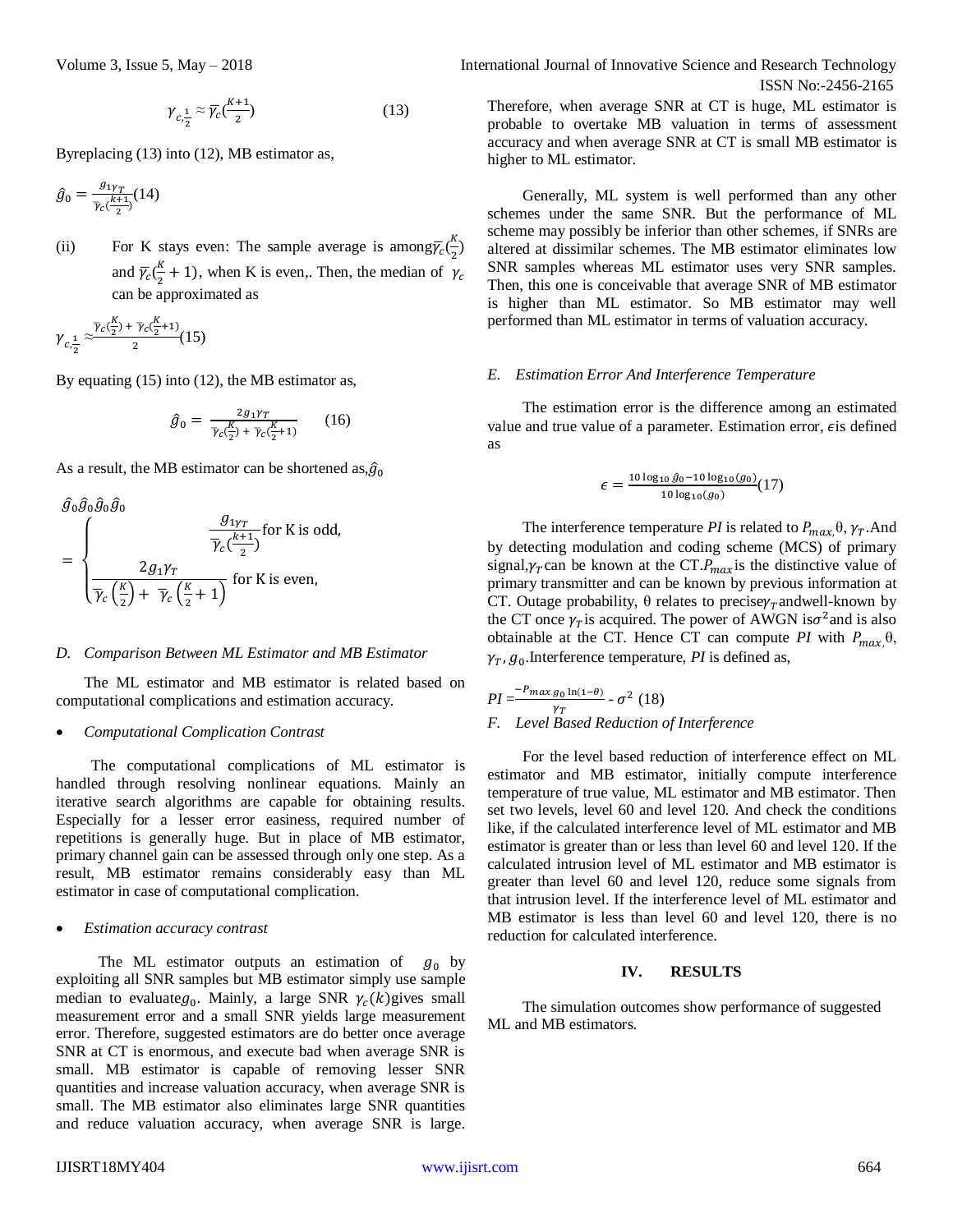

Fig 4:- Evaluation between accurate value of primary channel gain and assessment value with MB estimator

The fig 4. gives contrast among true value of primary channel gain and assessment value with MB estimator. The figure demonstrates that estimation value of MB estimator,  $\hat{g}_0$  reaches to true value,  $g_0$  as number of blocks, K raises.

The fig 5. enlightens estimation error with number of signal samples, J. Here, J varies from 1 to 10. As number of signal samples rises, estimation error of ML estimator and MB estimator declines. Since, a large J might lead to lesser measurement error for all SNR and decreases valuation error of primary channel gain. When J is large, measurement error of all SNR can be disregarded.



Fig 5:- Estimation errors with number of signal samples, J



Fig 6:- Estimation errors with number of blocks

The fig 6. shows estimation errors with number of blocks, K. Here K varies from 10 to 100. Estimation errors ofML estimator and MB estimator decreases as number of blocks, K raises.

Fig 7:- represents estimation error with normal SNR of measured primary signal at CT. Distance between PT and PR and between PT and CT are fixed as 0.25 km. So average SNR at PR and CT are same. The valuation error of ML estimator and MB estimator declines, as normal SNR at CT raises from 2 dB to 12 dB and remains persistent when normal SNR at CT go beyond 12 dB. The valuation error affected through measurement error of all SNR at CT can be discounted, if normal SNR at CT raise.



Fig 7:- Estimation error with average SNR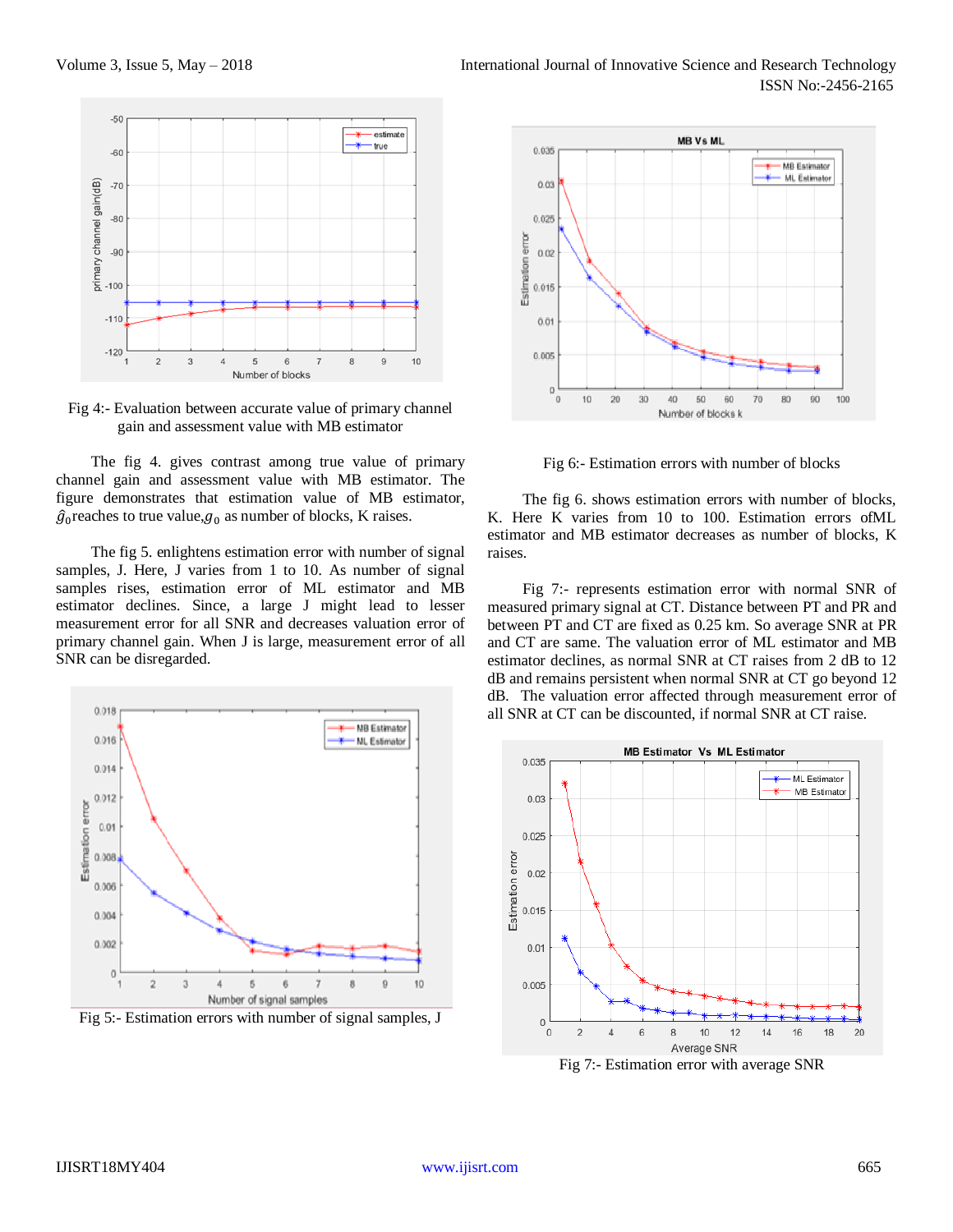

Fig 8:- Estimation error with imperfect g1 or SNR target

The fig 8. demonstrate the estimation error with imperfect g1 or SNR target. Imperfect factors mean that error of parameter is equally disseminated. When either g1 or SNR target is imperfect, ML estimator and MB estimator is reduced as K grows from 10 to 100. The effects of imperfect g1 and or  $\gamma$ <sup>T</sup> onvaluation accuracy can be declinedviarising K for an assessment. When g1 and  $\sigma r \gamma_T$  are imperfect, MB estimator performed better than ML estimator. When g1 and or  $\gamma_T$  are perfect, ML estimator is higher than MB estimator.

The fig 9. demonstrates effects of ML estimator and MB estimator on attainable rate of cognitive transmission. CT uses primary channel gain to compute interfering temperature of primary link and controls transmit power before transmitting cognitive data.

The cognitive communication may interrupt outage probability of primary communication, if estimation errors exists. The CTs transmit power should be reduced to satisfy outage probability. Thereby achievable rate performance of ML estimator and MB estimator is attained. If estimated primary channel gain is perfect, achievable rate performance was also provided.



Fig 9:- Effects of ML and MB estimator on attainable rate



Fig 10:- Interference effect and level based reduction

As K raises, achievable rate of both estimators rises and reaches to value with perfect primary channel gain. The estimation value come close to perfect and may lead to an exact valuation, when K is enormous. Attainable rate of ML estimator perform better than attainable rate of MB estimator.

Fig 10. represents interference effect and level based reduction of interference. Graph shows that, interference level of both ML estimator and MB estimator is reduced from level of normal ML estimator and MB estimator. The interference problem can be reduced by level based reduction.

# **V. CONCLUSION**

The gain valuation methods such as ML estimator and MB estimator are proposed for CT to attain primary network gain. Thereby CT can compute interfering temperature of prime system. Channel gain among prime transceivers stays essential for CT to achieve spectrum sharing in cognitive radio matrix. For further minimizing interference effect, a level reducing method is used. If primary signal sensed at CT is weak, ML estimator will perform better than MB estimator related to accuracy else MB estimator is better in accordance to both computational complication plus assessment accuracy. As per simulation outcomes, evaluation errors of both estimators is 0.015.

## **REFERENCES**

[1] S. Haykin, "Cognitive radio: Brain-empowered wireless communications," IEEE J. Select. Areas Commun., vol. 23, no. 2, pp. 201-220, Feb. 2005.

[2] Mandeep Kaur,"Cognitive Radio Spectrum Sharing Techniques: A Review," (IJCSIT) International Journal of Computer Science and Information Technologies, Vol. 6 (3) , 2015, 3089-3091.

[3] Guodong Zhao, Wenli Zhou, Lin Zhang, Wenli Zhou, Liying Li, Gang Wu, Ying-Chang Liang, and Shaoqian Li, "Primary Channel Gain Estimation for Spectrum Sharing in Cognitive